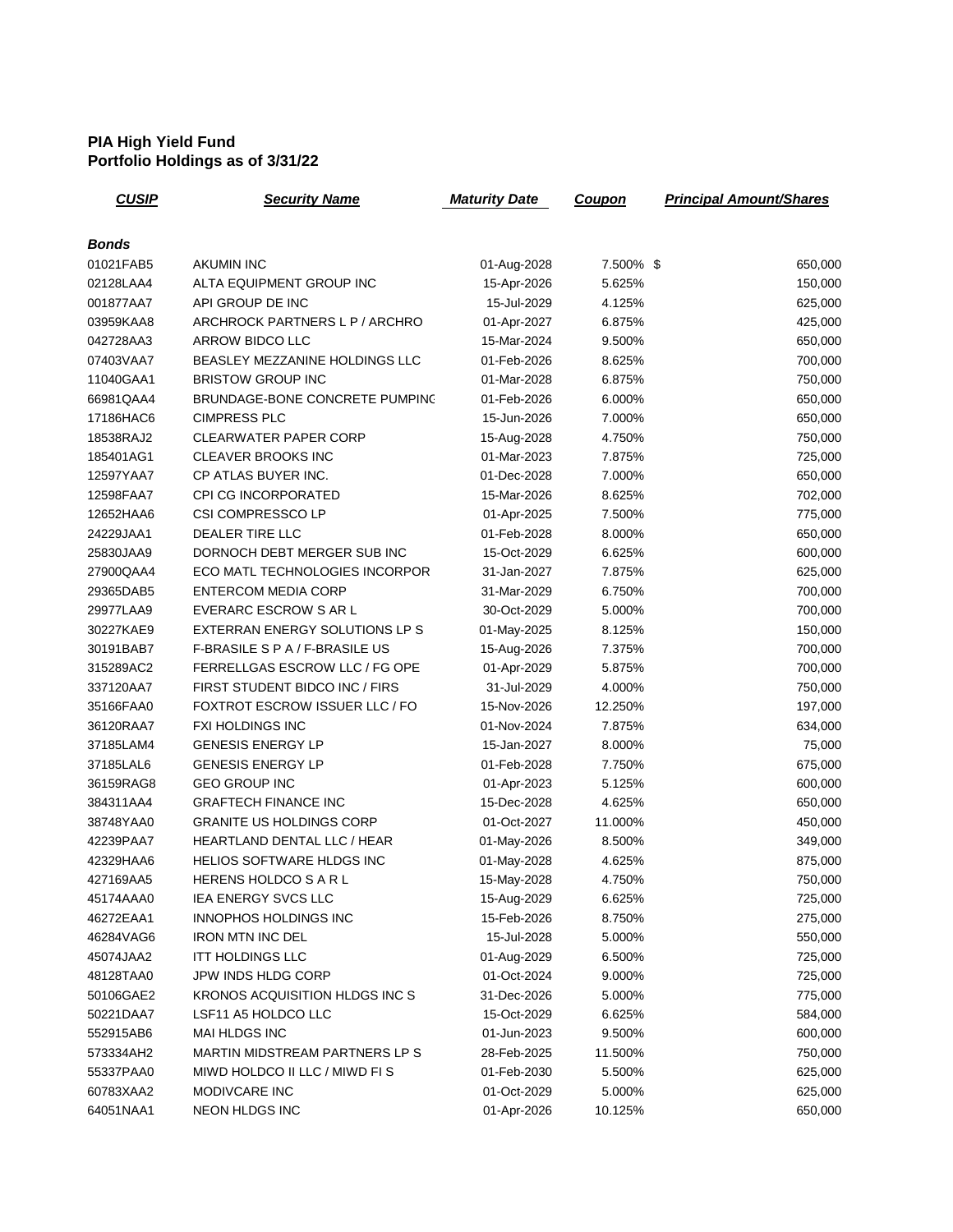| 64083YAA9 | NESCO HOLDINGS II INCORPORATED       | 15-Apr-2029 | 5.500%  | 650,000 |
|-----------|--------------------------------------|-------------|---------|---------|
| 62922LAA6 | <b>NGL ENERGY OPERATING LLC/ NGL</b> | 01-Feb-2026 | 7.500%  | 700,000 |
| LX191133  | NORTHWEST HARDWOODS SECURED 1        | 29-Jan-2026 | 7.500%  | 232,414 |
| 688777AA9 | OT MERGER CORPORATION                | 15-Oct-2029 | 7.875%  | 625,000 |
| 69007TAE4 | OUTFRONT MEDIA CAP / OUTFRONT        | 15-Jan-2029 | 4.250%  | 600,000 |
| 69527AAA4 | <b>PACTIV EVERGREEN GROUP ISSUER</b> | 15-Oct-2028 | 4.375%  | 175,000 |
| 700677AR8 | PARK OHIO INDS INC-OHIO              | 15-Apr-2027 | 6.625%  | 710,000 |
| 724479AP5 | PITNEY BOWES INC                     | 15-Mar-2027 | 6.875%  | 750,000 |
| 69356MAA4 | PM GENERAL PURCHASER LLC             | 01-Oct-2028 | 9.500%  | 625,000 |
| 73103PAA5 | POLAR US BORROWER LLC / SCHENE       | 15-May-2026 | 6.750%  | 825,000 |
| 73939VAA2 | POWERTEAM SVCS LLC                   | 04-Dec-2025 | 9.033%  | 650,000 |
| 74052HAB0 | PREMIER ENTMT SUB LLC / PREMIE       | 01-Sep-2031 | 5.875%  | 700,000 |
| 74319RAA9 | PROG HOLDINGS INC                    | 15-Nov-2029 | 6.000%  | 500,000 |
| 74349MAA4 | PROMONTORIA HLDG 264 B V             | 01-Mar-2027 | 7.875%  | 650,000 |
| 75079MAA7 | RAILWORKS HLDGS LP / RAILWORKS       | 15-Nov-2028 | 8.250%  | 650,000 |
| 77314EAA6 | ROCKET SOFTWARE INC                  | 15-Feb-2029 | 6.500%  | 700,000 |
| 77381WAA4 | ROCKPOINT GAS STORAGE CDA LTD        | 31-Mar-2023 | 7.000%  | 370,000 |
| 794093AG9 | SALEM MEDIA GROUP INC                | 01-Jun-2024 | 6.750%  | 675,000 |
| 808541AA4 | SCHWEITZER-MAUDUIT INTERN            | 01-Oct-2026 | 6.875%  | 625,000 |
| 78433BAB4 | SCIH SALT HOLDINGS INC               | 01-May-2029 | 6.625%  | 475,000 |
| 78433BAA6 | SCIH SALT HOLDINGS INC               | 01-May-2028 | 4.875%  | 300,000 |
| 78397UAA8 | SCIL IV LLC / SCIL USA HLDGS L       | 01-Nov-2026 | 5.375%  | 650,000 |
| 88159EAA1 | SECURE ENERGY SVCS INC               | 01-Dec-2025 | 11.000% | 358,000 |
| 83419MAA0 | SOLARIS MIDSTREAM HLDGS LLC          | 01-Apr-2026 | 7.625%  | 750,000 |
| 846425AQ9 | SPANISH BROADCASTING SYS INC S       | 01-Mar-2026 | 9.750%  | 750,000 |
| 85236FAA1 | SRM ESCROW ISSUER LLC                | 01-Nov-2028 | 6.000%  | 375,000 |
| 855030AP7 | <b>STAPLES INC</b>                   | 15-Apr-2027 | 10.750% | 500,000 |
| 855030AN2 | <b>STAPLES INC</b>                   | 15-Apr-2026 | 7.500%  | 500,000 |
| 86184WAA4 | STONEMOR INC                         | 15-May-2029 | 8.500%  | 750,000 |
| 86614WAE6 | SUMMIT MIDSTREAM HLDGS LLC / E       | 15-Oct-2026 | 8.500%  | 625,000 |
| 86614WAD8 | SUMMIT MIDSTREAM HLDGS LLC / S       | 15-Apr-2025 | 5.750%  | 750,000 |
| 86722AAD5 | SUNCOKE ENERGY INC                   | 30-Jun-2029 | 4.875%  | 725,000 |
| 87901BAB8 | TEEKAY OFFSHORE PARTNERS L P 8       | 15-Jul-2023 | 8.500%  | 750,000 |
| 87256YAA1 | TKC HOLDINGS INCORPORATED            | 15-May-2029 | 10.500% | 500,000 |
| 87261QAC7 | TMS INTL CORP                        | 15-Apr-2029 | 6.250%  | 750,000 |
| 89376VAA8 | TRANSMONTAIGNE PARTNERS L P          | 15-Feb-2026 | 6.125%  | 750,000 |
| 896818AP6 | TRIUMPH GROUP INC NEW                | 15-Aug-2025 | 7.750%  | 700,000 |
| 90473LAA0 | UNIFRAX ESCROW ISSUER CORPORA        | 30-Sep-2028 | 5.250%  | 650,000 |
| 914906AV4 | UNIVISION COMMUNICATIONS INC S       | 01-May-2029 | 4.500%  | 475,000 |
| 91705JAC9 | <b>URBAN ONE INC</b>                 | 01-Feb-2028 | 7.375%  | 700,000 |
| 91740PAC2 | USA COMPRESSION PARTNERS LP          | 01-Apr-2026 | 6.875%  | 315,000 |
| 91740PAF5 | USA COMPRESSION PARTNERS LP          | 01-Sep-2027 | 6.875%  | 250,000 |
| 92240MBL1 | <b>VECTOR GROUP LTD</b>              | 01-Feb-2029 | 5.750%  | 625,000 |
| 92840JAB5 | VISTAJET MALTA FIN P L C / X S       | 01-Feb-2030 | 6.375%  | 625,000 |
| 93710WAA3 | WASH MULTIFAMILY ACQUISITION I       | 15-Apr-2026 | 5.750%  | 550,000 |
| 95039LAA6 | <b>WELLTEC INTL APS</b>              | 15-Oct-2026 | 8.250%  | 600,000 |
| 98421MAB2 | <b>XEROX HOLDINGS CORP</b>           | 15-Aug-2028 | 5.500%  | 675,000 |